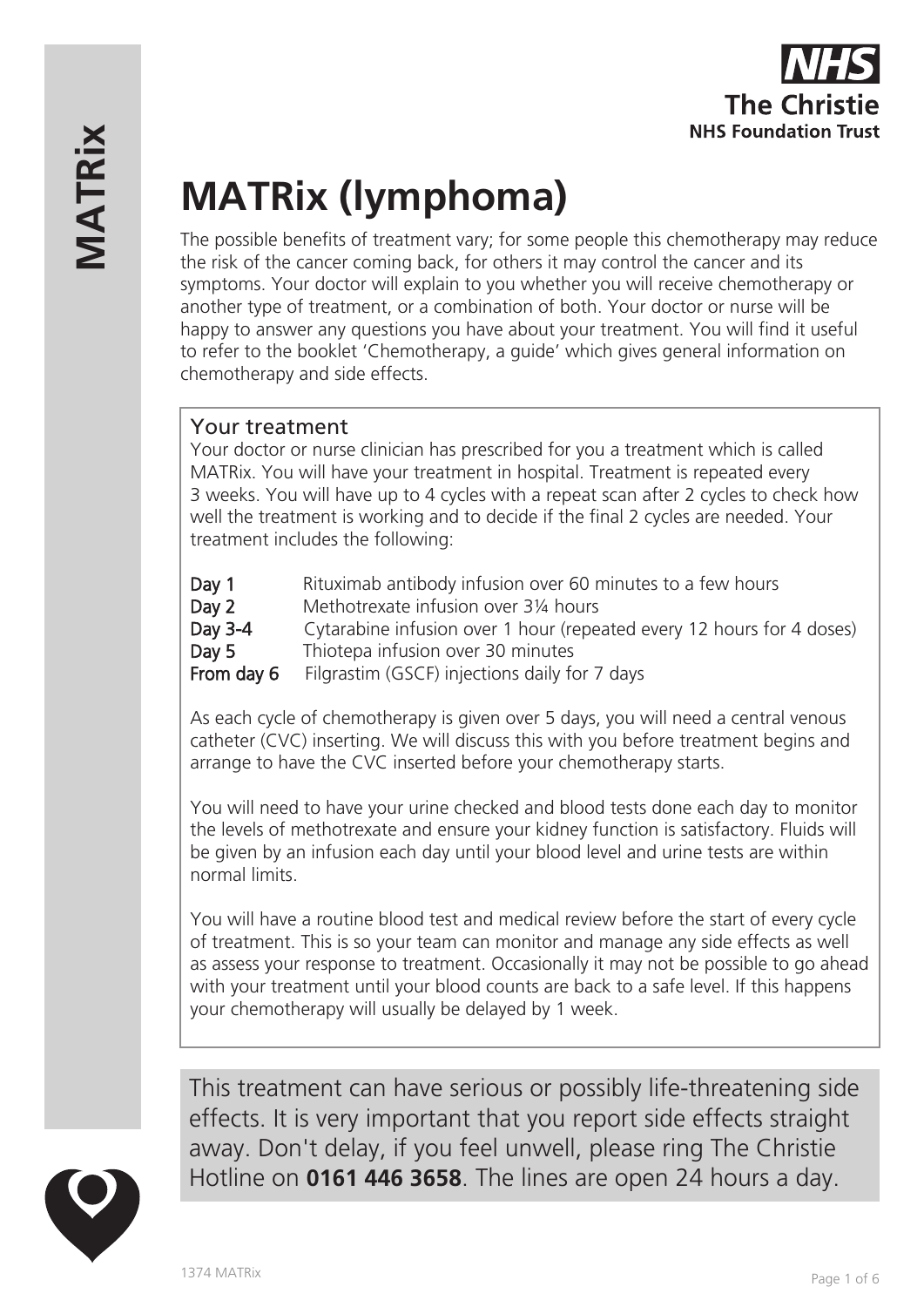If you are taking any other medicines: It is important to tell the doctor if you are taking medication for any other condition. Some medicines can interact with your treatment so always tell your doctor at every visit about any other medicines or tablets you are taking.

Medicines to be avoided on this regimen - do not take any medicines that contain aspirin, ibuprofen or co-trimoxazole. Please be aware that some cold remedies and painkillers contain aspirin and ibuprofen. There are other medicines to avoid in addition to the above, please ask your doctor at The Christie for advice about any other medication you are taking, including non-prescribed medicines, complementary therapies and herbal medicines.

## Possible side effects

Chemotherapy can cause many different side effects. Some are more likely to occur than others. Everyone is different and not everyone gets all the side effects. Most side effects are usually temporary, but in some rare cases they can be life-threatening. It is important to tell your hospital doctor or nurse about any side effects so they can be monitored and, where possible, treated.

## Tumour lysis syndrome

This treatment may cause the rapid breakdown of lymphoma cells which may lead to abnormalities in the blood. This problem is more likely if you have a lot of disease or if your kidneys do not work as well as they should do. Your doctor will tell you if you are at risk. You may be given a kidney-protective medicine called allopurinol for the first cycle of treatment, and your doctor may do additional blood tests to monitor this side effect. We sometimes admit patients for the first treatment to give intravenous fluids and kidney-protective medication and twice daily monitoring of blood tests for 48 hours.

# Common side effects (more than 1 in 10)

## • Increased risk of serious infection

You are vulnerable to infection while you are having chemotherapy. Minor infections can become lifethreatening in a matter of hours if left untreated. Symptoms of infection include fever, shivering, sweats, sore throat, diarrhoea, discomfort when you pass urine, cough or breathlessness. We recommend that you use a digital thermometer so you can check your temperature. You can buy one from your local pharmacy.

#### If you feel unwell, you have symptoms of an infection or your temperature is 37.5ºC or above, or below 36ºC contact The Christie Hotline straight away.

## • Infusion related reactions (Warning!)

The side effects of Rituximab commonly occur while you are having the infusion including chills, fever and shivering. If you have any of these side effects please tell your nurse straight away, however, your progress will be monitored regularly. Rarely, you may also develop a skin rash, headache, tumour pain, sore throat or sickness. If this happens or you notice any swelling around the eyes and face, feel dizzy or faint, or have any shortness of breath during the chemotherapy, please tell the nurse or doctor immediately. This may be an allergic reaction and they may need to slow down or stop the drip. You may feel tired and have a headache, these symptoms are related to your treatment and usually go when the infusion has finished.

If you do not have any reactions to your first treatment, we may be able to give you subsequent infusions over a shorter period of time.

## • Bruising or bleeding

This treatment can reduce the production of platelets which help the blood clot. Let your nurse or doctor know if you have any unexplained bruising or bleeding, such as nosebleeds, bloodspots or rashes on the skin, and bleeding gums.You may need a platelet transfusion.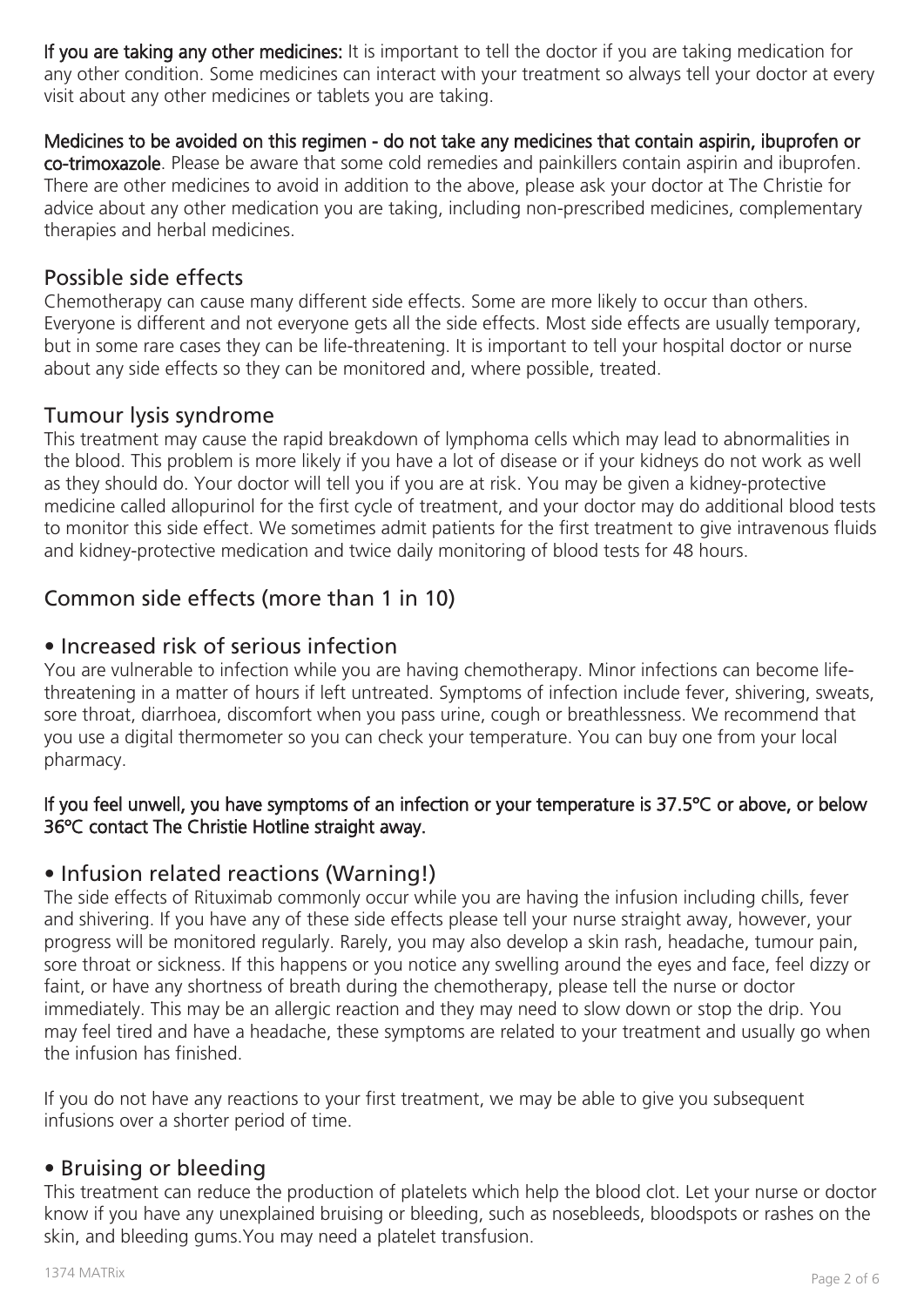# • Anaemia (low number of red blood cells)

While having this treatment you may become anaemic. This may make you feel tired and breathless. Let your doctor or nurse know if these symptoms are a problem. You may need a blood transfusion.

You will have a routine blood test every day while you are in hospital to monitor the effects of the chemotherapy, but please tell your nurse if you experience any of the symptoms listed above.

#### • Nausea and vomiting (sickness)

The severity of this varies from person to person. Anti-sickness medication will be given along with your chemotherapy to prevent this. You will also be given anti-sickness tablets to take at home. If you continue to feel or be sick, contact this hospital, because your anti-sickness medication may need to be changed or increased.

#### • Reduced appetite

This treatment can suppress your appetite. Ask the staff for a copy of 'Eating - help yourself' which has useful ideas about diet when you are having treatment.

## • Changes to liver function

This chemotherapy can cause changes to your liver function. Your liver function will be monitored with your routine blood tests. Doses of medication may need to be changed if your blood tests are abnormal.

## • Kidney function

Methotrexate can affect your kidney function. To prevent this from happening, an alkaline medication called sodium bicarbonate is given as a drip or as tablets. Your kidney function will be closely monitored during and after your treatment.

#### • Diarrhoea

If this becomes a problem while you are having treatment, anti-diarrhoea medication can be prescribed by your GP for a temporary period until this is resolved. If this problem persists contact this hospital for advice.

#### • Hair loss

Hair loss is usually total. The hair falls out gradually 10 to 14 days following the start of your first course of treatment. The time scale varies from person to person. Please remember that this is a temporary side effect and your hair will grow back when your treatment is completed. Very rarely, hair loss can be permanent.

The cancer information centre offers a coping with hair loss service to all patients where support, information and advice will be given. Drop in, contact 0161 446 8100 or email informationcentre@christie.nhs.uk. Information about the wig service can also be found here and vouchers for wigs can also be obtained for eligible patients. The wig room provides a drop in service, please see The Christie leaflet 'The wig fitting service' for further information.

The Maggie's Centre runs a Talking Heads hair loss support workshop for anyone who is experiencing hair loss (both men and women). These sessions cover the practicalities of hair loss as well as offering support with its emotional impact. Contact Maggie's on 0161 446 4848 or email manchester@maggiescentres.org

#### • Lethargy

Some chemotherapy may make you feel tired and lacking in energy. It can be frustrating when you feel unable to cope with routine tasks. If you do feel tired, rest and get help with household chores. Gentle exercise such as walking can be beneficial.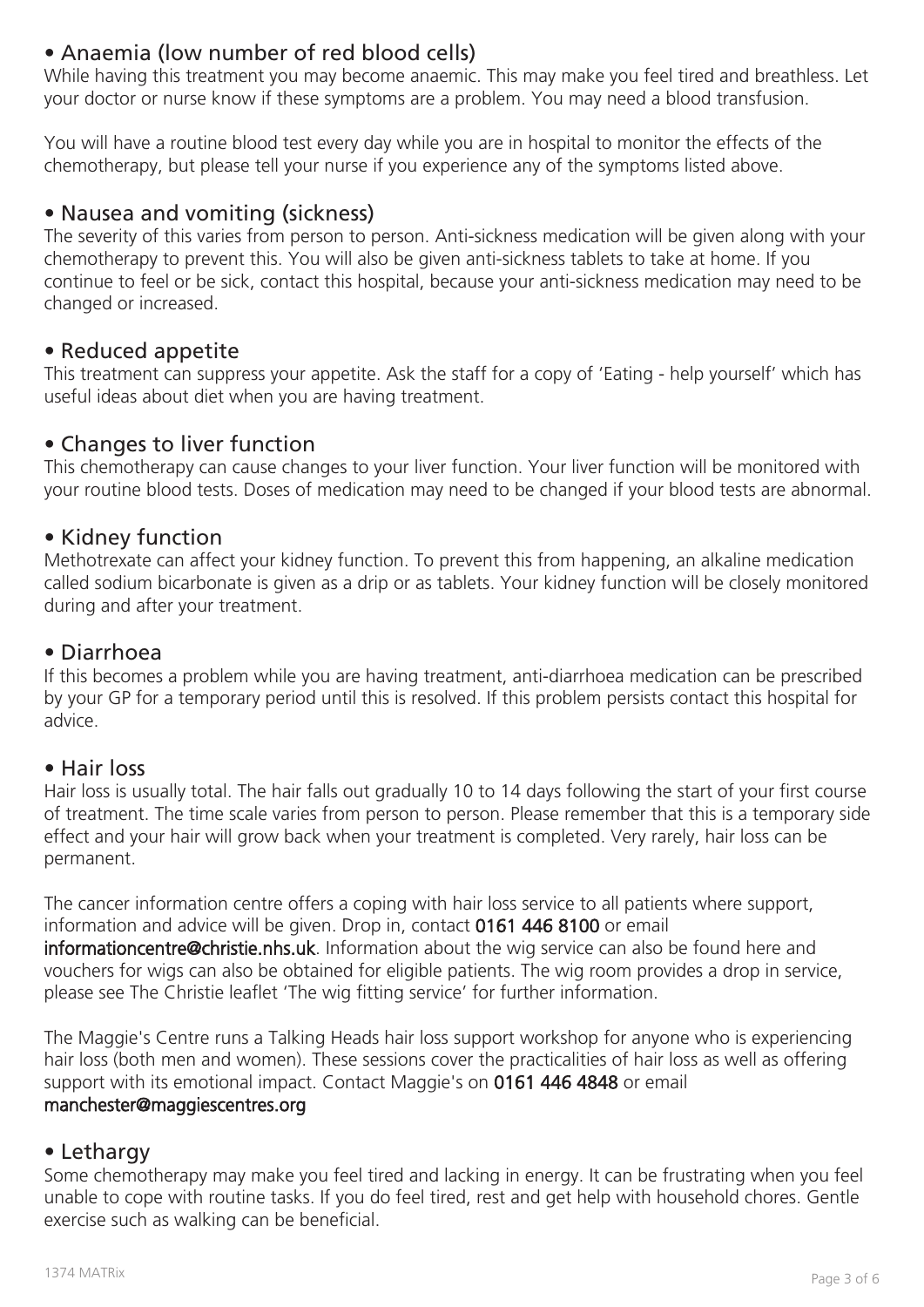# • Sore mouth

Your mouth may become sore or dry, or you may notice small mouth ulcers during this treatment. Drinking plenty of fluids and cleaning your teeth regularly and gently with a soft toothbrush can help to reduce the risk of this happening. We can prescribe a mouthwash for you to use during treatment. You can dilute this with water if your mouth is sore. Ask your doctor or nurse for further advice. There is also general mouth care information in the chemotherapy booklet. If you continue to have a sore mouth, please contact The Christie Hotline.

## • Sore eyes

Cytarabine can commonly cause sticky or sore eyes. We will give you dexamethasone eye drops to help prevent this. Do not wear contact lenses while you are having this treatment. Please let your nurse or doctor know if your eyes feel uncomfortable.

## • Flu-like symptoms (Warning!)

Cytarabine may cause flu-like symptoms such as fever, aches and pains and shivering about 3 to 5 hours after it is given. These symptoms should be temporary and should go within 12 to 24 hours. Paracetamol will help. As these symptoms can also be a sign of infection or sepsis, please inform your nurse or doctor if you are still on the ward. If you are at home, contact The Christie Hotline on 0161 446 3658 and tell them when you had chemotherapy and they will provide you with the appropriate advice.

## • Skin reddening/rash

Your skin may become reddened, itchy or you may develop a rash. Let your doctor or nurse know if you experience any of these symptoms.

# Uncommon side effects (less than 1 in 10)

#### • Uncommon infections

Rituximab causes immune suppression and can increase the risk of uncommon or unusual infections. Your doctor will discuss this side effect before you start treatment.

#### • Extravasation

Extravasation is when chemotherapy leaks outside the vein. If you develop redness, soreness or pain at the injection site at any time please let us know straightaway.

## • Reactivation of Hepatitis B

You must tell your doctor at The Christie before starting rituximab if you have previously been diagnosed with hepatitis B. Rituximab can cause reactivation of the hepatitis B virus. Speak to your doctor if you wish to discuss this further.

#### • Sensitivity to the sun

Some chemotherapy can make your skin more sensitive to the sun than usual. Sit in the shade, avoid too much sun and use a high factor sunblock cream. Asian and African-Caribbean people may develop noticeable light patches on their skin.

## • Tingling and numbness in the fingers or toes/muscle weakness

This is usually only mild and temporary. It can sometimes last for some time or become permanent. Sometimes you may also have difficulty controlling the muscles in your arms and legs or your balance. Please report these symptoms to your doctor on your next hospital visit.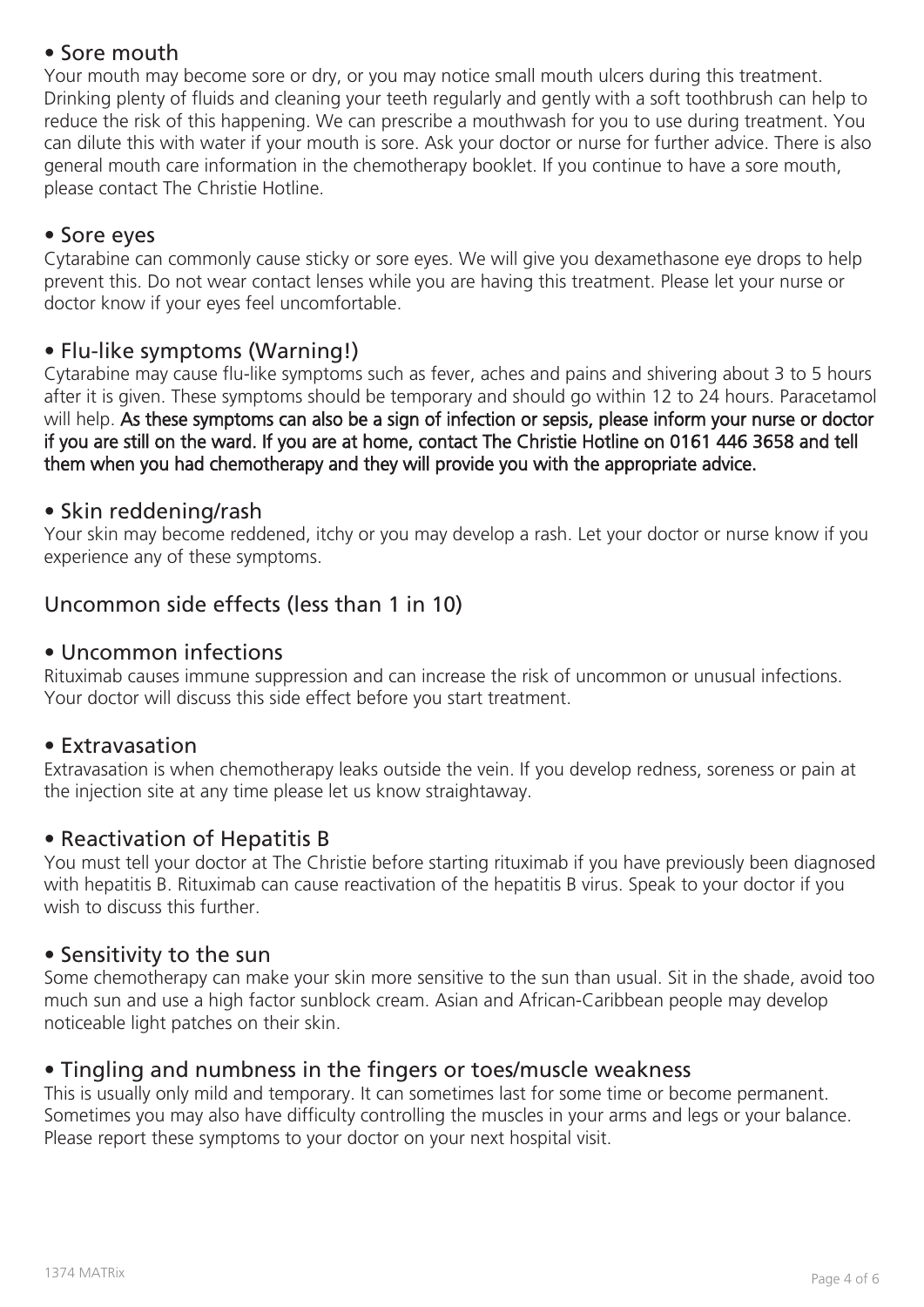# • Abdominal pain

Your stomach may become irritated. Tell your doctor if you have a pain or indigestion. Rarely, treatment may cause stomach ulcers. If you notice any blood when your bowels move, or if your stool is dark or tar-like please inform your team.

#### • Heart function

You will have tests to see how well your heart is working before, during and sometimes after treatment. If you have pain or tightness in your chest, feel breathless or notice changes to your heartbeat at any time during or after treatment, tell a doctor straight away. These symptoms can be caused by other conditions, but it's important to get them checked by a doctor.

#### • Changes to your lungs

This treatment can cause changes to the lungs. Always tell your doctor if you develop wheezing, a cough, a fever or feel breathless. You should also let them know if any existing breathing problems get worse. If necessary, they can arrange for you to have tests to check your lungs.

## Rare side effects (less than 1 in 100)

#### • Effects on the nervous system

This treatment may affect the nervous system. You may feel anxious or restless, drowsy or confused. Tell your doctor or nurse straight away if you notice any of these symptoms.

## Serious and potentially life threatening side effects

In a small proportion of patients chemotherapy can result in very severe side effects which may rarely result in death. The team caring for you will discuss the risk of these side effects with you.

## Sex, contraception and fertility

Protecting your partner and contraception: We recommend that you or your partner use a condom during sexual intercourse while you are having the course of chemotherapy. Chemotherapy is dangerous to unborn babies and this will also protect you and your partner from any chemotherapy drugs that may be present in semen and in the vagina. If you suspect that you may be pregnant please tell your doctor immediately.

Fertility: This chemotherapy may affect your ability to have children. Your doctor or nurse should have discussed this with you. If not, please ask them before you start treatment.

## Late side effects

Some side effects may become evident only after a number of years. In reaching any decision with you about treatment, the potential benefit you receive from treatment will be weighed against the risks of serious long term side effects to the heart, lungs, kidneys and bone marrow. With some drugs there is also a small but definite risk of developing another cancer. If any of these problems specifically applies to you, the doctor will discuss these with you and note this on your consent form.